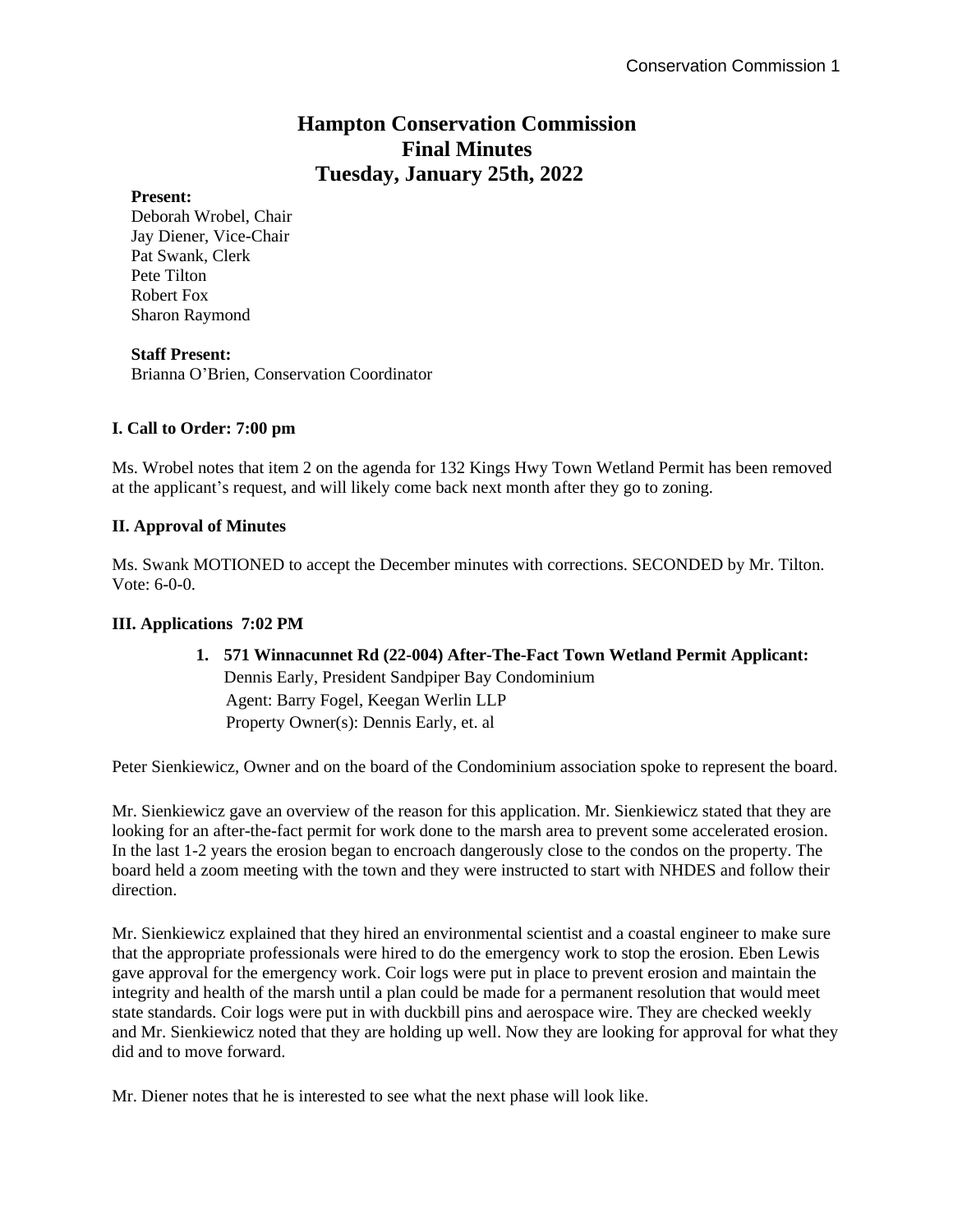No public comment.

Mr. Tilton MOTIONED to recommend the After-the Fact permit to 571 Winnacunnet Road. SECONDED by Mr. Diener. Vote: 6-0-0.

Ms. Wrobel states that the Commission will write a letter of support to the Planning Board.

# **2. 132 Kings Hwy (21-043) Town Wetlands Permit**

This item was removed from the agenda.

# **3. 968 Ocean Blvd NHDES Min Exp Permit**

Applicant: Gegalis, Joan M. Revocable Trust Agent: Mark West, West Environmental, Inc Property Owner: Gegalis, Joan M.

Mark West of West Environmental spoke representing Bob Gegalis.

Mr. West gave an overview of the project. He reviewed a map of the property and noted that the project is within the footprint of the existing seawall. Mr. West pointed to the highest observable tideline on the map and noted that a lot of rocks have been pulled from the wall they wish to repair. In addition to repairing the wall, they wish to build steps out of stone down to the beach. Mr. West notes that the lot has an access point on the western side, and this is the proposed access point for the project. Mr. West notes that they will be back for the town permit at the next meeting.

Ms. Swank asks for further explanation of what is wrong with the existing wall.

Mr. West states that there are voids from rocks being pulled off the wall. With the conditions changing, like the recent storm, the owner wants the wall shored up. Mr. West also notes that with these permits we would also have the ability to maintain it. The steps are an addition, because the owner would like to get down to the beach safely.

Ms. Swank notes that when they walked the site they came through the adjacent lot.

Mr. West explains that that is an easement. Part of the local processing will include notifying the condo association that owns the easement.

Ms. Swank asks if anything can be done to keep the ocean from coming through the easement.

Mr. West states that that would need to be negotiated with the condo association.

Ms. Swank asks who owns the fixtures along the driveway.

Mr. West states that the easement owner actually lives on the other side of Ocean Blvd.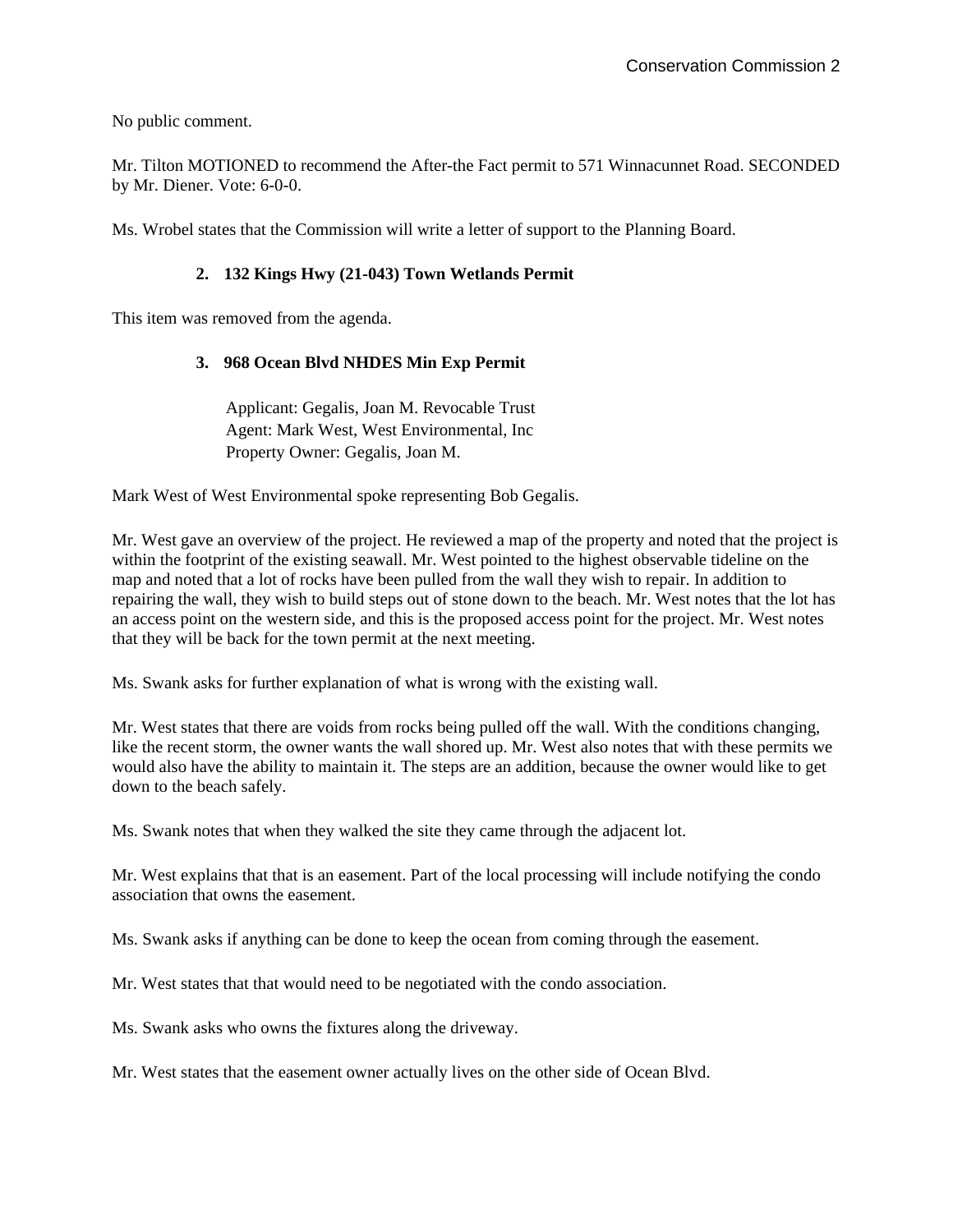Mr. Tilton notes that it appears they have the room to work without selectmen approval.

Mr. West says that he believes they will touch base with the board of selectmen anyways to make sure they are aware of what is being done.

Mr. Diener asks if the wood stairs are going to remain.

Mr. West explains that the wooden stairs will be repaired, and then large stones will be added for beach access.

Mr. Diener asks if the property owner owns the right of way and references a yellow line through the easement on the map provided.

Mr. West states that there is enough room, but they have already spoken to both neighbors about the projects. They will need to get the abutter sign off from both abutters.

Ms. Wrobel asks if there will be any changes in the slope of the beach as a result of the work.

Mr. West states that they will not be taking anything out and they will be using stone onsite.

No public comment.

Mr. Diener MOTIONED to have chair Wrobel sign the permit. SECONDED by Mr. Tilton. Vote: 6-0-0

# **4. 43 Harbor Rd. NHDES Wetlands PBN 7:20**

Applicant: James P. and Nancy M. Hurrell Agent: Steve Riker, CWS, Ambit Engineering Property Owner: James P. and Nancy M. Hurrell

Steve Riker spoke on behalf of 43 Harbor Road via telephone.

Ms. O'Brien gave some background on the permit. There are many different options for Permit by Notification from the state to expedite the process. In this case, it can go right to the state without a signature from the chair, and it will be processed in 25 days. If it goes to the state with a signature from the chair, it will be processed in 10 days.

Mr. Riker gives background on the project. This is an application for the repair and replacement of an existing title docking structure. Mr. Riker points out C2 NHDES permit plan and states it serves to call out the areas of the dock that are to be repaired and replaced. Mr. Riker notes that the pier section is 18'x18'. There is a shed, a gangway  $(4'x28')$  which leads to a 12  $\frac{1}{2}'$  x 14' slope. The proposed project calls for replacing wood piles that support the pier. There is a photo showing the piles under the pier. They have eroded as they get closer to the water. With this application, it allows for replacing the entire structure and the permit would be good for 5 years. If something were to happen to the pier within that time frame, this would mean they would have the permit to do any of that replacement that is already called out on the plan, but the current intent is just to drive new piles.

Mr. Riker notes that Riverside and Pickering Marine based out of Newington will do the work. He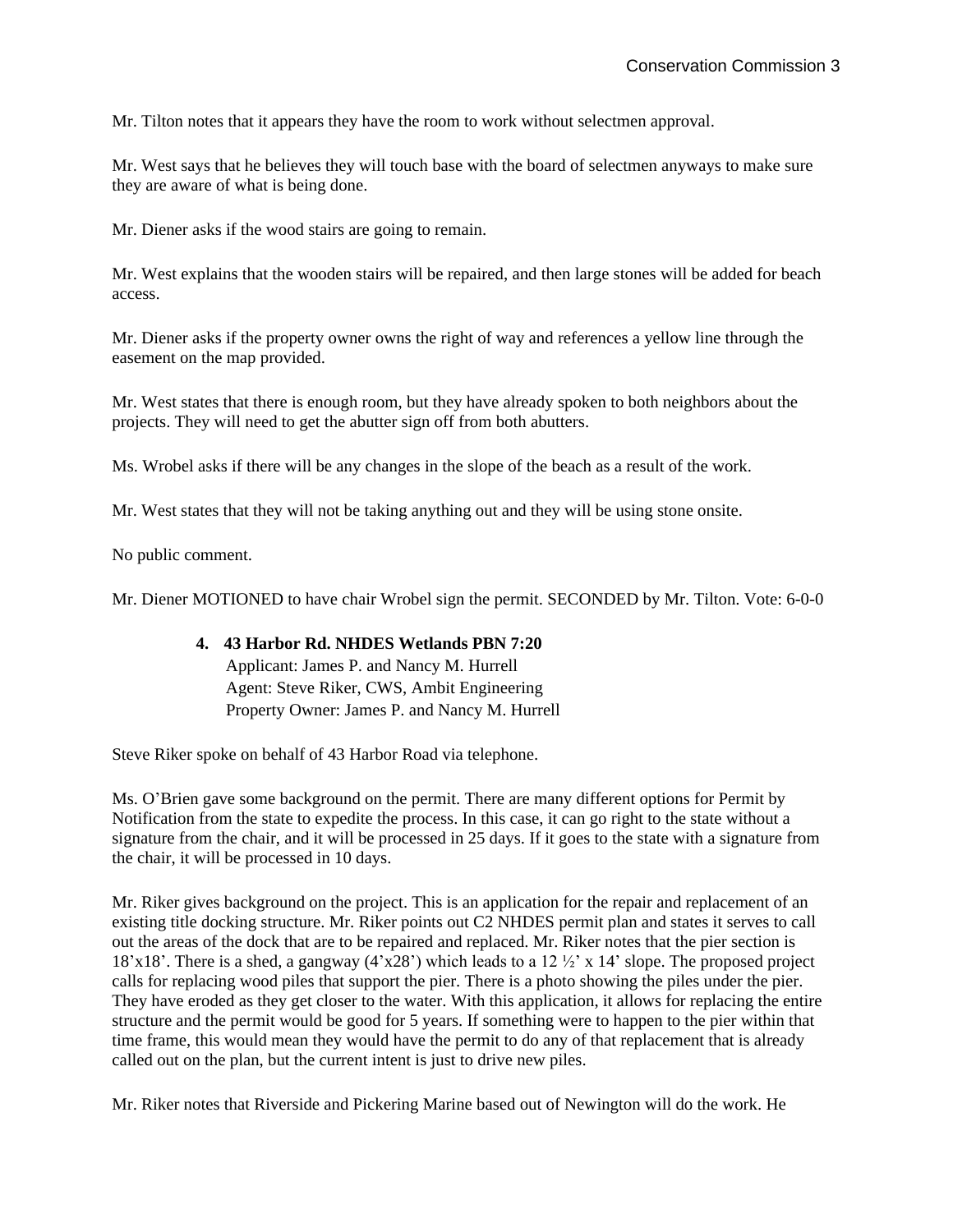explains that all work will be done from a crane barge. They will use prefabricated pieces that are brought to the site via the barge. In this case, they will take away the fasteners and use the crane to take sections off and then they will use vibratory hammers to drive the piles. The hammers are low frequency and it will take 10 minutes to drive each pile.

Mr. Riker points to the "shellfish map" and states that there are no shellfish in the area.

Ms. O'Brien asks for clarification on how many piles they wish to replace.

Mr. Riker states that they intend to replace every pile, which is a total of 38.

Mr. Tilton MOTIONED for the Conservation Commission to support the signing of this permit. SECONDED by Ms. Raymond. Vote: 6–0-0

## **IV. New Business**

### **1. Deborah Fallon-Romvos and Janice Fallon - Quinlan Lane Property Abutting Barkley Property.**

Ms. Fallon-Romvos explained that Ms. Fallon's property abuts the Barkley property. They came before the Conservation Commission to voice their concerns regarding the conservation easement that acts as a boundary between the Barkley property and their property. Ms. Fallon-Romvos noted that they have had issues with illegal hunting, fishing, and trapping at the rear of their property. Ms. Fallon-Romvos explained that they are concerned that the addition of trails would exacerbate the issue.

Ms. Fallon-Romvos asks where the trails will begin and end and wants to know how the town plans to ensure that visitors understand where the boundaries are between public and private property. Ms. Fallon-Romvos also notes that she would like to know what hours the commission will have the trail open to the public.

Ms. Wrobel explains that SELT will hold the conservation easement on the Barkley property. The easement will be protective of the land and it will minimize parking. Ms. Wrobel also notes that she would be happy to add public discussion about mapping trails to the agenda when they get to that point.

Mr. Diener notes that the conservation easement will also limit the kinds of activities that are permitted on the property and the Conservation Commission will also impose restrictions on permitted and prohibited activities on the property as appropriate. Mr. Diener adds that the commission generally does not allow camping or fires, and access hours are usually from dawn to dusk. Mr. Diener also states that trails on this type of land are usually looping, visitors will enter in the same place they leave.

Ms. Wrobel states that nothing motorized should be on the trail and they do not expect crowds larger than the occasional school bus of students who are touring the area. Ms. Wrobel asks the rest of the committee to take some time to reflect on other places where public and private land are side by side.

Ms. Raymond notes that the Conservation Commission will not have a ranger monitoring the trail, but at similar sites the commission gets calls from the police from citizens when there are issues.

Mr. Tilton asks Ms. Fallon-Romvos and Ms. Fallon if they have posted "No Trespassing" signs on their property. Ms. Fallon-Romvos confirms that they have. Mr. Tilton suggests that they call NH Fish and Game when they have an issue.

Ms. Wrobel explains that the commission will make people aware of the boundaries of the property by having language on the website to the effect of "be mindful of private land". Ms. Wrobel also states that she believes they can put signs up to denote boundaries. The commission discusses what language can be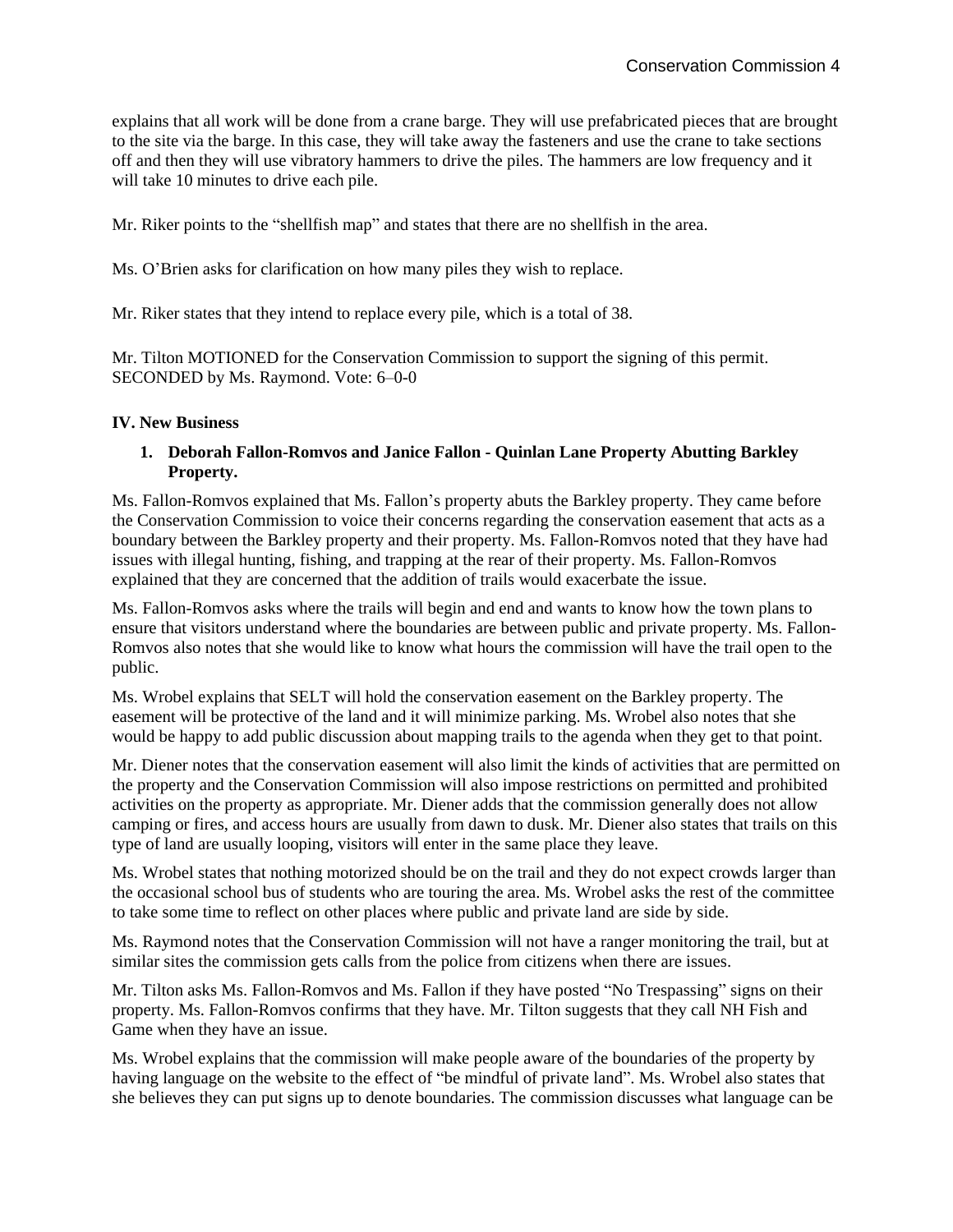used on the signs. The commission confirms that it is the responsibility of the resident to post "No Trespassing" signs, but the commission can post boundary markers.

Ms. Wrobel states that the commission would also like to be notified if there are any activities related to fires or tents.

Mr. Tilton notes that the addition of trails will likely deter illegal activities.

# **2. Eagle Scout Project: Carbone Property - Jack Demirbas**

Mr. Demirbas proposes a project to develop a trail on the Car Barn Property as his Eagle Scout project.

Ms. Wrobel asked for clarification of the timeline for this project.

Mr. Demirbas reviews the steps it would take within his organization to get this project started. He notes that the project would be started this year.

Ms. Wrobel states a few of her thoughts on what could be done on the property. She notes a potential loop trail that is a little less than 1 mile. Ms. Wrobel notes potential ecological points of interest and the potential addition of a kiosk.

Ms. O'Brien notes that coordinating with the town to add crosswalk would also be a potential option.

Mr. Diener notes a gully at the entrance to the property that may require a small bridge to be constructed.

Mr. Demirbas asks if the kiosk would need to be built or if it would just be placed on the property.

Ms. Wrobel states that it would need to be built and says that if he needs any help with labor the commission could work with him. She also notes that the Conservation Commission would provide the markers for the trail.

Mr. Demirbas states that he would like to walk the property to get a better understanding of the land.

The commission agrees to plan a time to walk the property after the incoming storm.

Mr. Fox notes that the entire property can be seen on tax map 66.

The commission discusses the site.

Mr. Demirbasstates that he will construct the project proposal and bring it back to the commission.

#### **3. CHAT Update 8:10 PM**

Ms. O'Brien reviews information from the Rockingham Planning Commission regarding the impacts of different flood model projects on different roads in the area and what different levels of flooding mean for road closures. There were suggestions for raising certain roads and adding culverts based on flooding impacts. Ms. O'Brien notes that she feels the information is informative, but not thorough. There were no evacuation routes, and everything was based on "business as usual".

Ms. Raymond: "Raising the roads does not make a lot of sense because you basically have a dam and everything is dumped back on the property."

Mr. Denier: "It is an incomplete study and all they were looking at was what does it take to make that road passable. There was no information on the consequences of the changes to the properties on either side of the roads."

Mr. Fox notes that these fixes will work in the short term, but years later, when they fail is when the real problems will begin.

The commission continues to discuss the pitfalls of temporary fixes in response to climate change.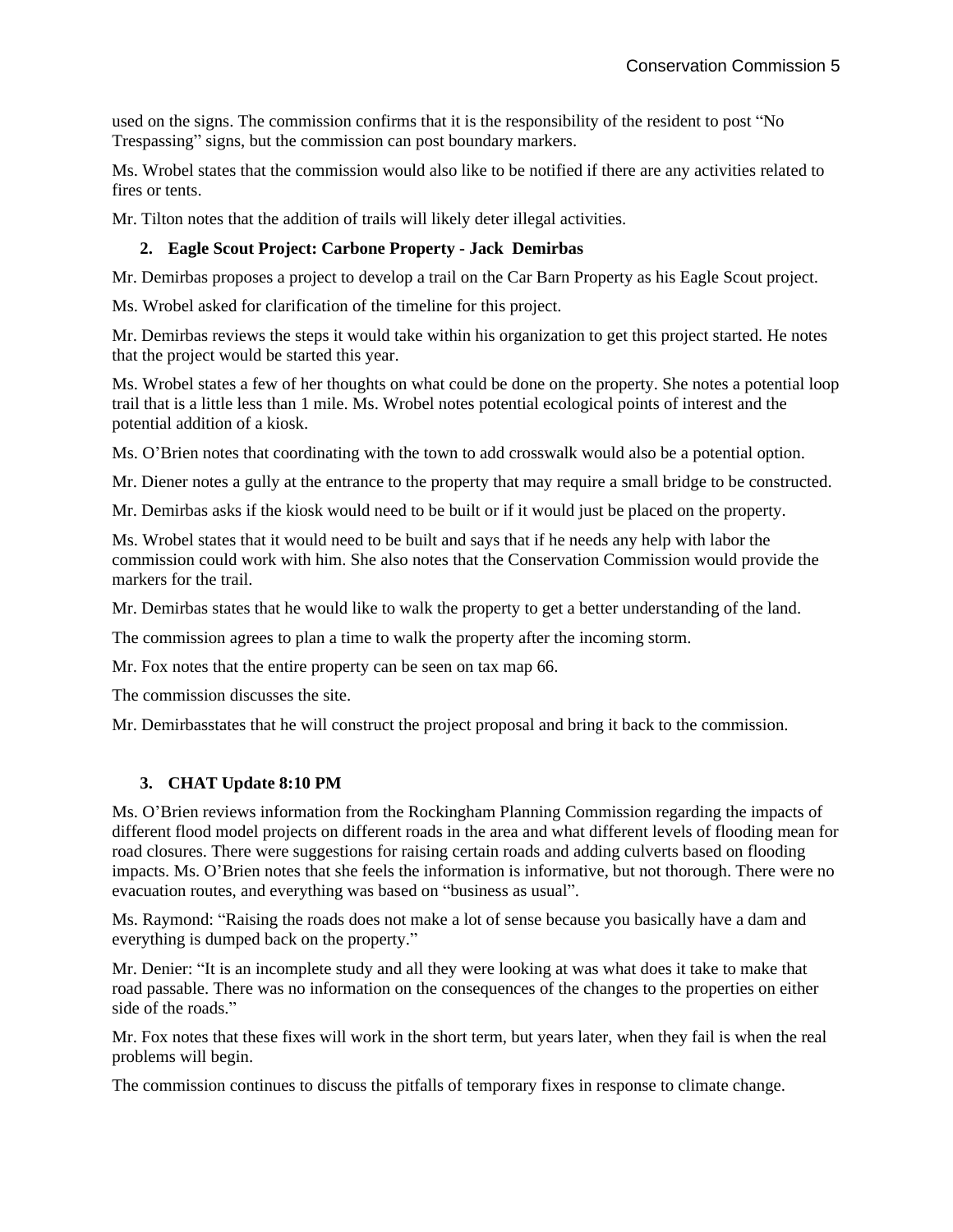Ms. O'Brien gives a suggestion for making citizens more aware of flooding hazards by adding signs that say "this location is prone to flooding…for more info… etc".

Mr. Tilton suggests adding an LED element that could light up when the road is flooded to warn drivers.

The commission continues to discuss signage in regard to flooding.

Ms. O'Brien states that she feels it is currently most important to better prepare people for the flooding, and not so much about alerting them about when it floods. This will reduce calls to the DPW and the town hall in the event of flooding.

## **4. Master Plan Update 8:28 PM**

Ms. Raymond gives a review of what is going on with the Master Plan Steering Committee. Things are moving slowly right now, but she anticipates a speed up when a full draft is submitted and they start going through actual paragraphs.

Ms. Wrobel asks how far away we are from documents.

Ms. Raymond thought they would have something by March, but that may not happen. They're trying to merge phase one visioning and data currently. Ms. Raymond notes upcoming community discussion groups coming up. Ms. O'Brien will send the link out with more information.

Mr. Diener notes that dates can also be found on the town website.

#### **5. Review "Standards and Stipulations" 8:34 PM**

Ms. Wrobel asks that everyone review a copy of the current standards and stipulations and the commission will review a few at each of the upcoming meetings. The commission will discuss additions, clarifications, and updates.

#### **V. Old Business**

#### **1. Barkley Property 8:35 PM**

Ms. Wrobel describes grants that the commission has applied for:

- Hannaford for \$10,000
- Kennebunk Bank for \$10,000. They have followed up with an email for more information.
- Fields Pond for \$20,000. This group has written requests for more information from the conservation commission 3 times.
- Cornell Douglas for \$20,000

The Conservation Commission is advertising everywhere they can think of, and SELT is going to post some marketing on their Facebook page. SELT will allow people to use a credit card to donate directly on their website.

Ms. Swank has coordinated a potential news article about the fundraiser with Karen Raynes of the Historical Society to be posted in the Hampton Union. Either Ms. Wrobel or Ms. O'Brien will follow up with her.

Ms. Wrobel states that the Conservation Commission has received about \$700 in donations via checks. She also notes that the commission has received the conservation appraisal within the past few days. The 7 parcels were appraised for 1.4 million dollars.

Ms. Swank asks about the status of the voting signs. Ms. Wrobel states that they will discuss that in the next meeting.

The commission discusses marketing strategies to inform voters of why they need the warrant article and the fundraising.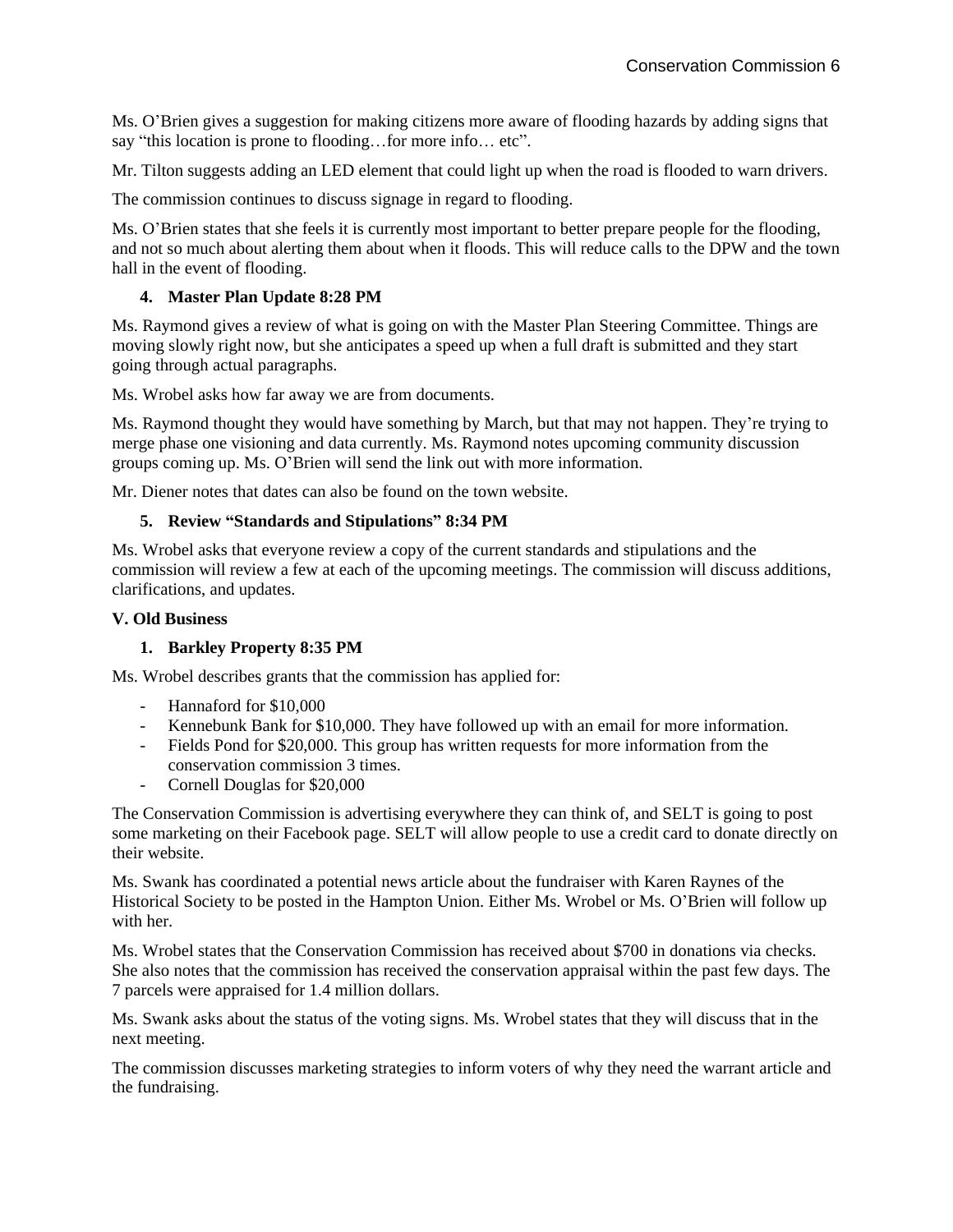Ms. Wrobel asks the commission if they would like to commit the \$12,000 they saved by not having a Conservation Coordinator in the previous year to the Barkley project.

The commission discusses pros and cons of committing these funds and begins talking about potentially establishing a maintenance fund.

Ms. O'Brien suggests that she schedule maintenance reminders in March of each year on the Conservation Commission calendar to ensure they dedicate time and money to maintenance each year.

Mr. Diener notes that there were \$16,000 in unexpended funds from the previous year.

The commission decides to table this conversation until next month's meeting.

Ms. Wrobel notes that two tours of the Barkley Property have been scheduled. One was moved due to the recent storm. One will take place in February and one will take place in March before the vote. Ms. Wrobel suggests inviting the man that wrote the first article about the property.

Mr. Diener suggests giving the editor of the Hampton Union a tour on his own.

The commission discusses marketing for the property tours. Facebook, Selectmen's meetings, the news article, and eblasts will be included.

Ms. O'Brien notes that she reached out to Middleton Lumber about a donation. They had not set their 2022 marketing budget, but said to reach back out in the spring. Ms. O'Brien has also been attempting to get in-touch with Planet Fitness with no success. Ms. O'Brien also found a grant through Westinghouse Electric Company.

#### **VI. Conservation Coordinator and Chair Update 8:59 PM**

Ms. Wrobel states that the Hampton Garden Club will auction the rain barrels at their May 14th Garden Club Plant Sale at Center School.

Mr. Diener suggests that the Conservation Commission add something to the logo that references the fact that the Commission is a member of the NH Association of Conservation Commissions.

The committee agrees to change the logo.

HB307: This bill has passed the house and the senate in NH and is going to the governor's desk. It would take the ability to regulate gun use on town property away from municipalities. Within state ordinances, people would be able to go hunt, target shoot, and/or discharge firearms on public lands. This would take the decision entirely out of the town's hands. Mr. Diener asks for the commission's permission to write a letter to the governor asking him to veto this bill.

Ms. Swank asks if this bill would mean that hunting would be allowed on the Barkley property. Mr. Diener says it would and states that he believes the only way to prevent that would be by placing 'No Trespassing' signs on the property.

The commission discusses the bill.

Ms. Swank MOTIONED to recommend that a letter be drafted and sent from the commission to the governor to veto HB307. SECONDED by Mr. Diener. Vote: 5-0-1 Abstained: Mr. Tilton

Ms. O'Brien states that she has a meeting on February 1 about the redevelopment of Liberty Lane. It will be a proposal to redevelop the entirety of Liberty Lane industrial park. No permits have been started.

Ms. Swank: "I was supposed to give the quarterly and yearly report today, but I didn't get the last quarter. Hopefully that will come in the next week or so."